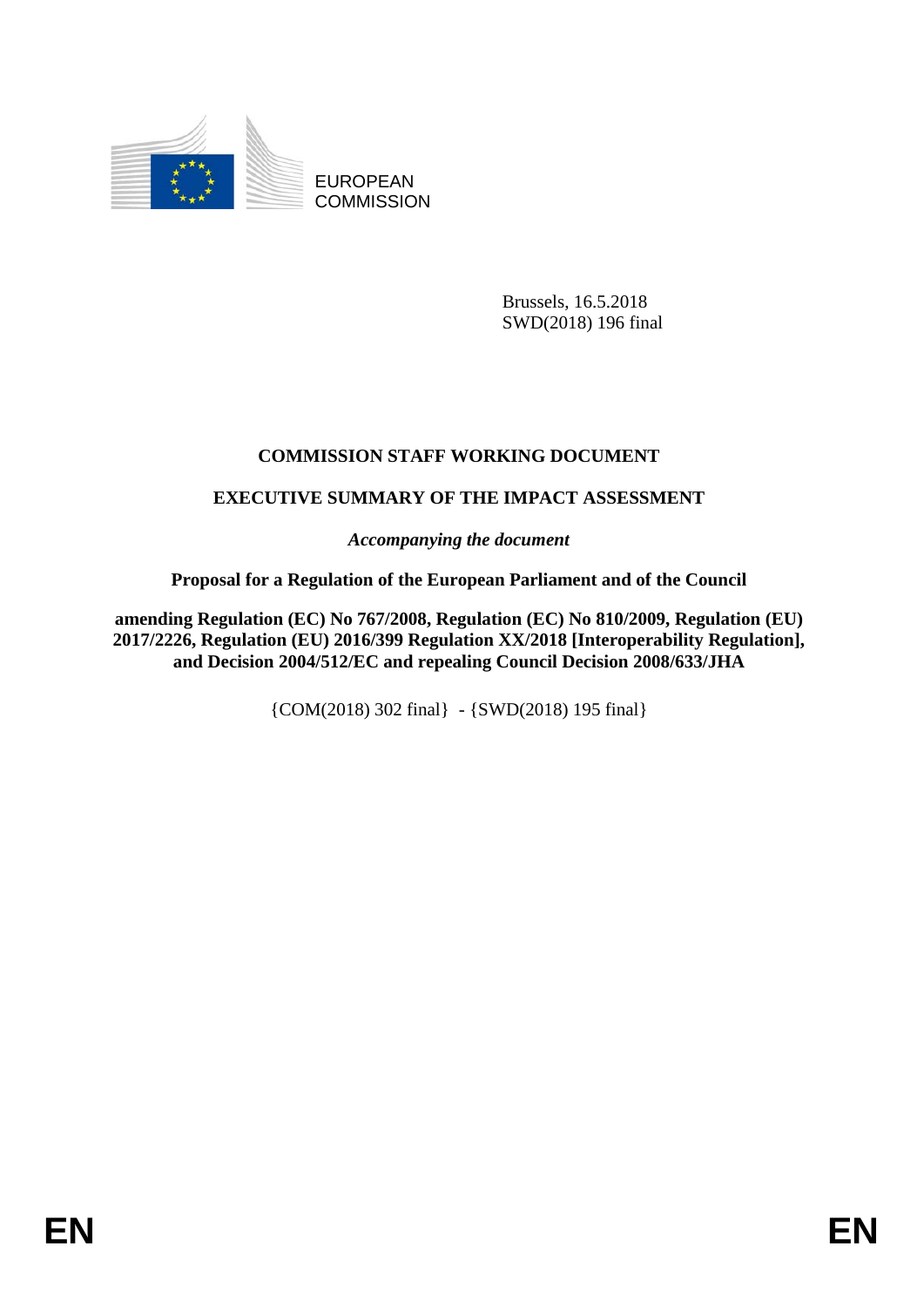## **Executive Summary Sheet**

Impact assessment on Proposal for a Regulation amending Regulation (EC) No 767/2008 concerning the Visa Information System (VIS) and the exchange of data between Member States on short-stay visas (VIS Regulation) and Regulation 810/2009 establishing a Community Code on Visas (Visa Code).

## **A. Need for action**

### **Why? What is the problem being addressed?**

Building on the 2016 VIS evaluation and in order to respond to new challenges on visas, borders and security and to establish interconnectivity with existing and upcoming IT systems, the impact assessment addressed four problem areas:

- **Lack of travel documents as evidence in return proceedings –** current EU legislation does not provide for this possibility, which leads to slow and difficult return proceedings, creating delays and costs for member states;
- **Lack of biometric data enabling minors to be identified** under current EU legislation fingerprints are not taken from children under 12, meaning that children, particularly those vulnerable to trafficking, are more difficult to identify;
- **Insufficient information on long-stay visas and residence documents** the information gap causes problems in external border management and renders the Schengen area more vulnerable to security risks;
- **Insufficient checks on migration and security risks when processing visa applications** uneven checks across member states, with existing IT-systems (including those that will be interoperable in future) not being consulted for this purpose.

#### **What is this initiative expected to achieve?**

#### *General objectives*

- Improve implementation of the common visa policy;
- Facilitate checks at the EU's external borders and free movement within EU countries in the border-free Schengen area:
- Tighten security within the EU and at its borders;
- Improve management of the border between countries in the Schengen area and those that are not.

#### *Specific objectives*

- Improve identification and return of non-EU nationals;
- Make the VIS more efficient, to facilitate return procedures;
- Facilitate the fight against fraud;
- Facilitate checks, both at external border crossing points and within the territory of the Member States;
- Take stronger action to counter abuses of children's rights;
- Facilitate the exchange of information among Member States on TCNs;
- Contribute to the fight against serious crime, including terrorism;
- Gather statistics to support evidence-based policy making.

#### **What is the value added of action at the EU level?**

EU-level IT databases for borders and security are in place to help national authorities cooperate and share information in this field.

Addressing information gaps that have been identified in these systems will allow the authorities to (more quickly and cheaply) identify and perform thorough risk assessment for non-EU nationals, and check the status and authenticity of their documents.

## **B. Solutions**

**What legislative and non-legislative policy options have been considered? Is there a preferred**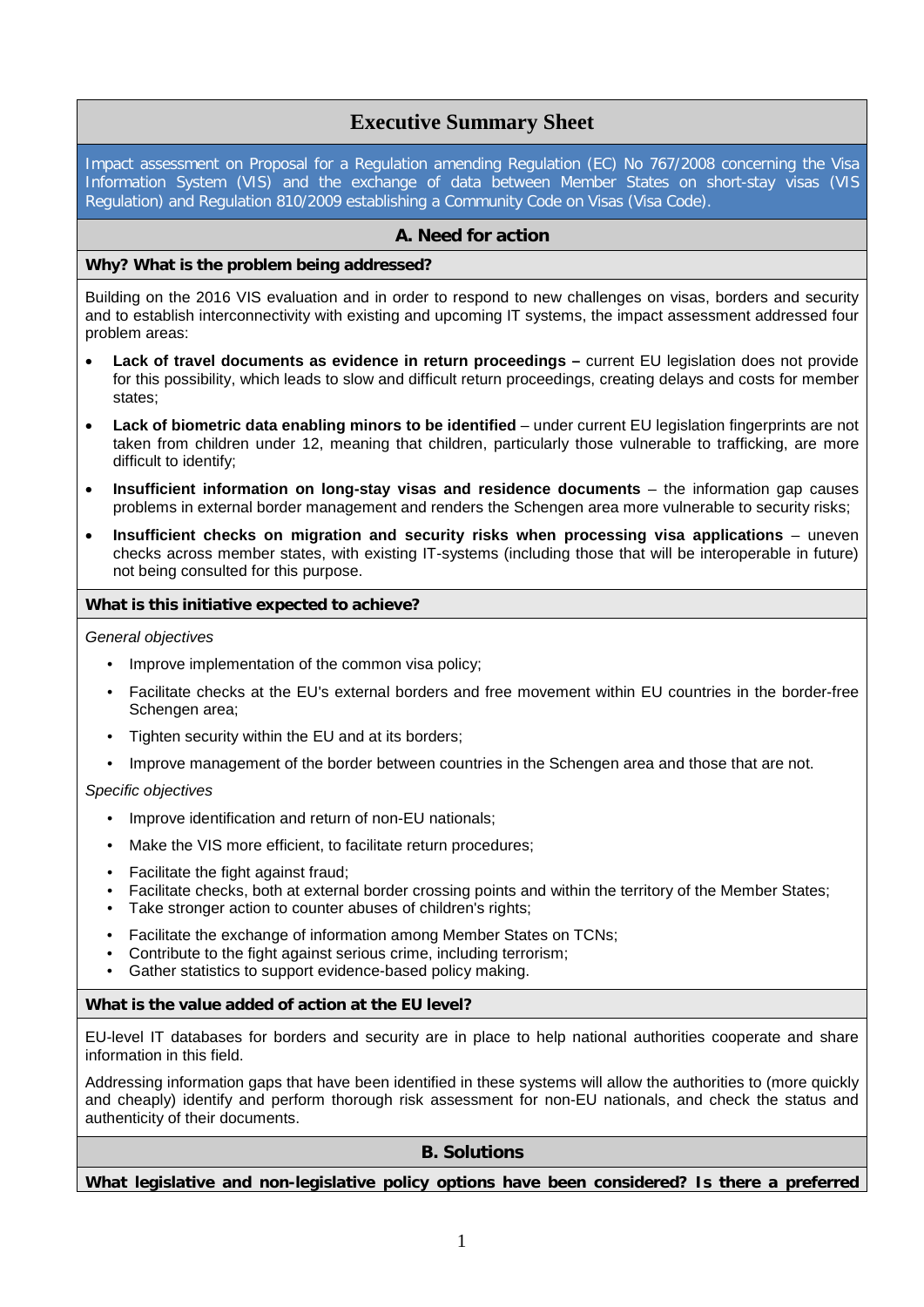### **choice** (underlined) **or not?**

Including a digital copy of the travel document in the  $VIS - (1)$  In a centralised database/ (2) Decentralised (by Member States individually):

- Sub-option A. Storage of biographical page only
- Sub-option B. Storage of all used pages of the applicant's travel document

Lowering the fingerprinting age of children

- Lowering the fingerprinting age to 6 years
- Lowering the fingerprinting age to zero (i.e. fingerprint all ages, from birth)

Including data on long-stay visas and residence documents in the VIS

- non-legislative options:
- Improve the sharing of bilateral information on a case-by-case basis.
- Improve the feeding and use of information in the Schengen Information System as regards alerts on withdrawn long-stay and residence documents
- Promote the use of security features for documents containing a chip: Passive Authentication and Extended Access Control

– legislative options:

- Further harmonise and secure long-stay and residence documents
- Create an interconnection between relevant national databases that would allow all Member States to query each other's
- Include in the VIS (a) without data on rejected applications / (b) with data on rejected applications

Automated migration and security checks

- Systematic and automated check against available databases
- Automated cross-checks + screening rules

## **Who supports which option?**

A broad range of stakeholders have expressed their support for the objectives of the revised VIS (eu-LISA (the EU agency managing security-related IT systems), the EU borders agency Frontex and EU governments, who all provided input for the supporting studies).

Some stakeholders (EDPS, FRA) drew attention to the need to respect fundamental rights, consistently underlining the need for strong and clear data protection measures and for taking into account the best interests of the child.

## **C. Impacts of the preferred option**

## **What are the benefits of the preferred option (if any, otherwise main ones)?**

The proposed measures will provide a reliable means of systematically presenting evidence of the nationality of anyone overstaying on a non-EU national visa. This should facilitate the execution of return decisions – resulting in estimated **savings of €6.7m – €32.1m**.

Reduced delays in return procedure will also help decrease costs related to pre-removal detention centres, subsistence, etc. by **€46.3m – €92.6m**.

Additional savings worth **€3.9m – €15.5m** are expected in related administrative costs.

Including fingerprints of children in the VIS will enable the authorities to verify their identity, and so any claimed relationship between children and adults presenting themselves as their parents or guardians. This will help reunite children found unaccompanied in the Schengen area with their parents, family or care givers, and it will facilitate the application of the Dublin Regulation (the rules for determining which EU member state is responsible for processing individual asylum applications).

Border management and law enforcement authorities will have access to data on long-stay visas and residence documents which will enable rapid checks of status and authenticity.